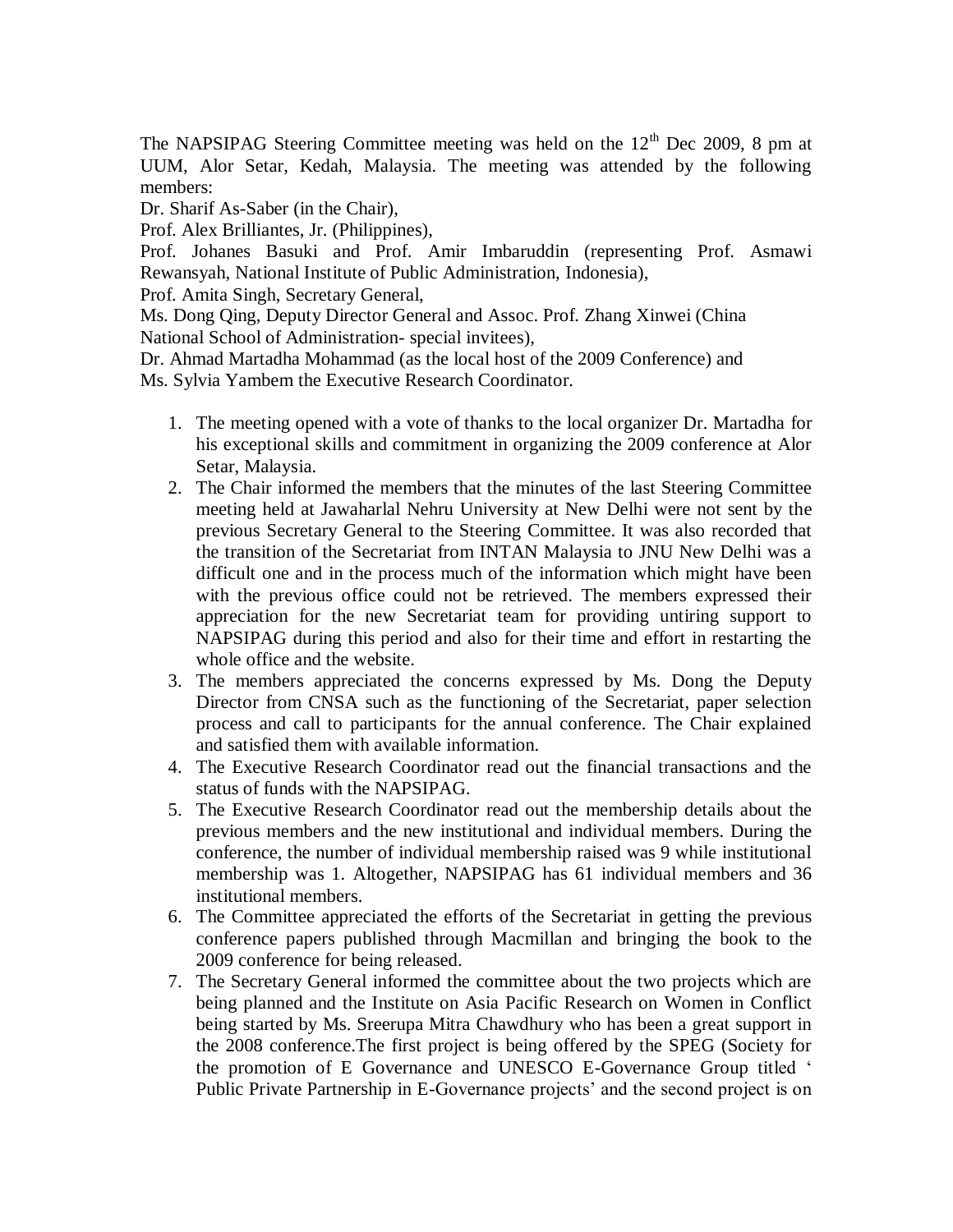'A Study of the Implementation and Impact of Women's programmes in selected countries in Asia' this would depend upon a selection of countries on the basis of their relative comparability and investment in women's programmes. The members suggested many funding organizations active in the region for carrying on these studies on a broader and meaningful manner. The Secretary General also informed the members that the PPP project will start from South Asia but has to be carried forth into other rapidly progressing countries as well. This project will have to be completed within 2010 and as informed by the SPEG Director at the World Bank, will have to be translated into a World Bank paper after completion. It was suggested that the budgets of these projects should carry one head under which 'conference organizing' would be included to reduce the burden on NAPSIPAG annual conference organizers in providing travel funding to participants. A call for nomination of 2 members from the respective NAPSIPAG institutional members will be announced on the website.

- 8. To help share and shape experiences of governance in the Asia-Pacific region, the annual NAPSIPAG conference is to be also organized at other relatively nondeveloped countries. However, all measures will be taken to ensure that the standard of quality and excellence is maintained.
- 9. Paper submission: The selection of the conference theme would be left to the local organizers. The local organizer along with the Secretariat would open a single email accessible to both sides so that no coordination problem arises at any point of time during the selection and publication process. The suggestion for opening a BBB account which provides a password to the authors for clear access to their submission and funding status as extended by the delegates from China was discussed and accepted by the Committee members. It was decided that the call for papers be made sometime in April and the deadline for completed paper submission should be not later than  $30<sup>th</sup>$  August and the funding and other clearance related formalities would be completed by the end of October. This will give the local organizers as well as the participant's substantial time for making the necessary arrangements. Further, all participants whose papers have not been selected by the peer review team would be provided with reasons for the same. Further, no abstracts will be accepted, only full papers.
- 10. From the year 2008 it was decided that for all conference related publication, there will be 4 editors- 2 from the local host and 2 international. This policy will continue for all future conference related publications.
- 11. The title of Academic Advisors has been changed to simply 'Advisors'. This would now have the following names in the given order; Prof. Yuan Shuhong (China) email: [cnsa\\_napsipag@hotmail.com,](mailto:cnsa_napsipag@hotmail.com) Mr. Raza Ahmad (Pakistan): [raza.ahmad@gmail.com,](mailto:raza.ahmad@gmail.com) Dr. Martadha Mohammad (Malaysia).
- 12. A separate column titled as PATRONS has been added under which the name of Prof. Tan Sri Dato' Dzulkifli Abd Razak, Vice Chancellor, University Sains Malaysia has been included. It has been decided that those people of caliber and academic brilliance who would bring value to NAPSIPAG through their presence and inclusion in the forum would be placed under patrons.
- 13. In the Constitutional By-laws Article Six, titled EXECUTIVE DIRECTOR has been replaced by SECRETARY GENERAL, to be elected by the Steering